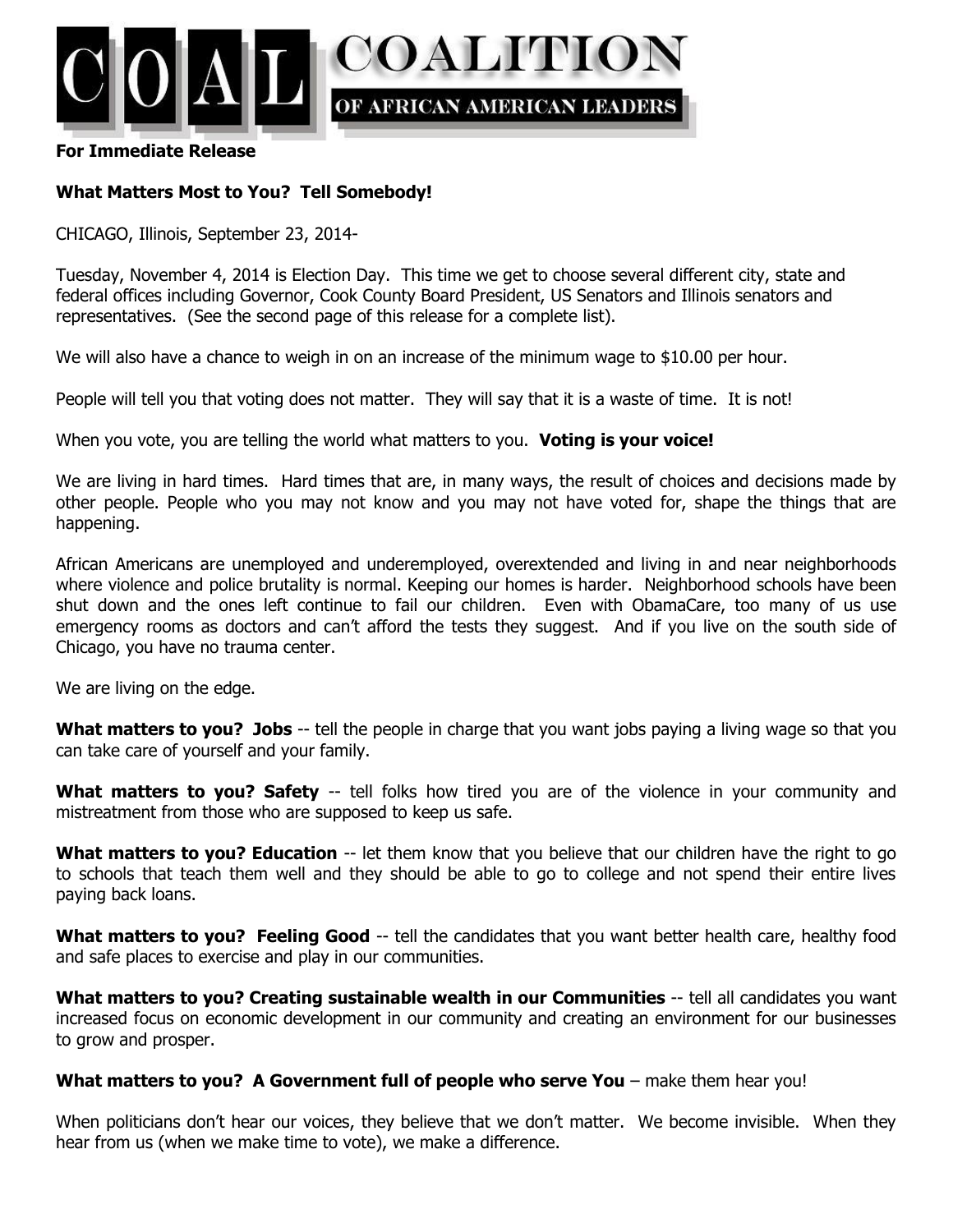We, as African Americans, must tell our elected officials what we expect from them and that we will hold them accountable after the election.

In hard times, it is easy to give up – easy to stop trying and caring. But it is in the hard times, that it is even more important that we keep trying. Keep trying to make a difference.

If you are tired of political malarkey and plans without substance – make time to vote. If you are done with empty promises delivered to ensure re-election and not to serve us, vote! Our votes can be used to give a candidate a seat and remove them if they fail to deliver.

## **The Coalition of African American Leaders (COAL) strongly urges each and every one of us to get out and Vote on November 4. Let's make our expectations known!**

# **THINGS TO DO**

- **1. Make sure you are registered to vote. If not, get registered. The last day to register is Tuesday, October 7. (See the links below for post-Oct. 7 Grace Period dates/locations)**
- **2. Make sure that you know where you have to go to vote. Precincts and wards have changed in the City of Chicago. Go to: [http://www.chicagoelections.com](http://www.chicagoelections.com/)**
- **3. If you live outside of the city, in suburban Cook County. Go to: [www.cookcountyclerk.com](http://www.cookcountyclerk.com/)**
- **4. Vote early - Early Voting for the Nov 4 General Election starts Monday, Oct. 20 and ends Sunday, Nov. 2.**
- **5. If you know people who may have trouble getting to places where they can vote, give them a ride.**
- **6. Remind people that November 4 voting hours are between 6:00 am and 7:00 pm.**
- **7. Commit to identifying 5 friends/family and ensure that they also vote and that each of them, in turn, identifies their own 5 friends/family.**

The Illinois minimum wage increase question asks voters whether they support increasing the hourly minimum wage to \$10 by January 1, 2015. Today the hourly minimum wage is \$8.25

### FULL LIST OF OFFICES UP FOR FLECTION

- United States Senator
- Governor & Lieutenant Governor
- Attorney General
- Secretary of State
- Comptroller
- **Treasurer**
- Representatives in Congress
- State Senators
- Representatives in the General Assembly
- Commissioners of the Metropolitan Water Reclamation District of Greater Chicago (3 to be elected)
- President of the Cook County Board of Commissioners
- County Clerk of Cook County
- Treasurer of the Cook County
- Sheriff of Cook County
- Assessor of Cook County
- County Commissioners of Cook County (17 from single member districts)
- Commissioner of the Board of Review of Cook County (District 3)